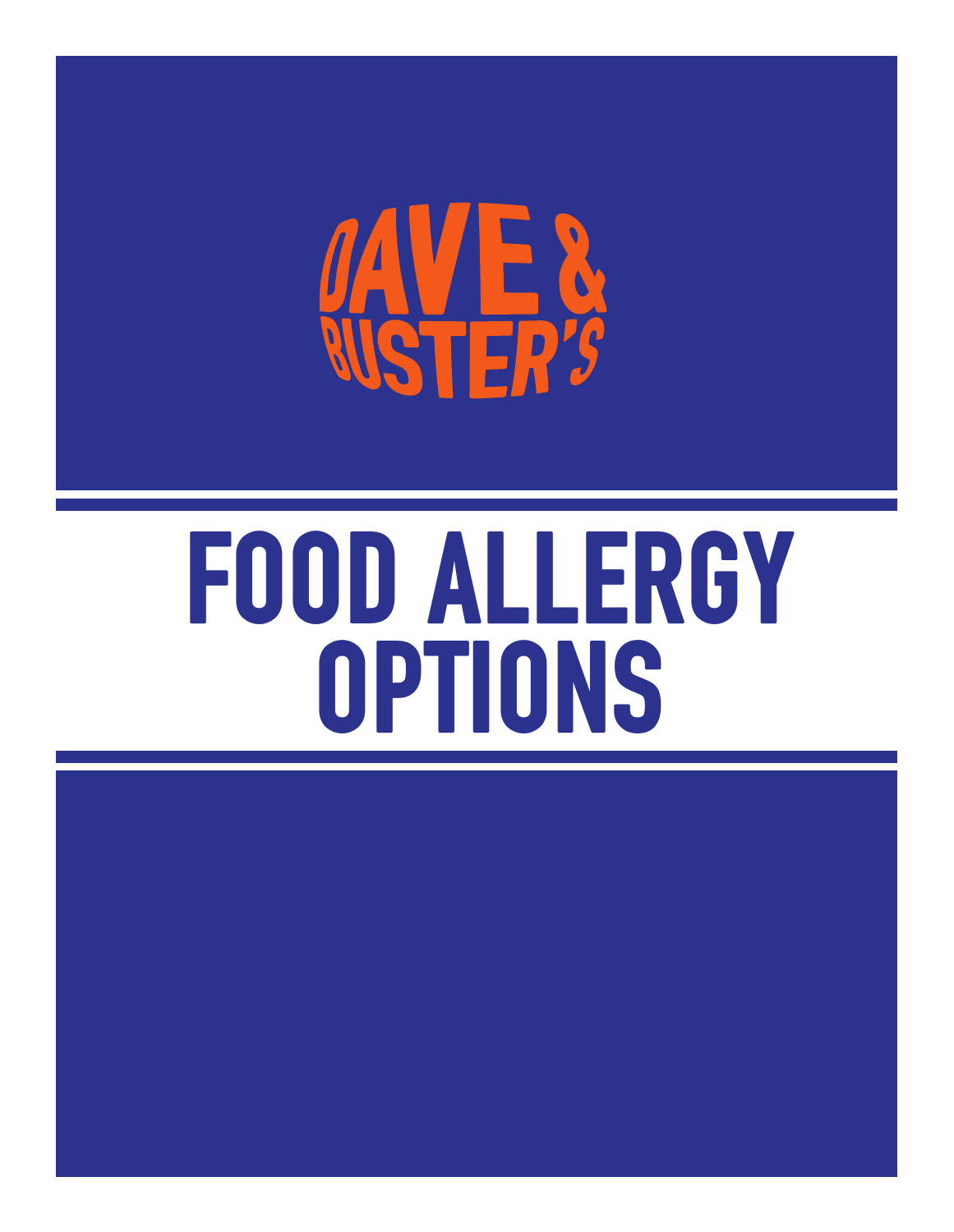

### *Dear Dave & Buster's Guest,*

Dave & Buster's is built on a foundation of fun, but we're still fully committed to the safety of our guests. That's why we offer Allergen Menus created with your unique needs in mind. We take careful precautions to ensure that each menu item has been carefully prepared with the utmost concern for guests with food allergies. Just let us know about your specific allergies and we'll find an option for you to enjoy. Please note that every Dave & Buster's restaurant offers food that may contain potential allergens. We handle them carefully, but the risk for cross-contamination is always present.

We focus on your safety so you can always have a great time at Dave & Buster's. So what are you waiting for? Eat, Drink, Play and Watch®!

Regards,

Mango Manning

Margo Manning Chief Operating Officer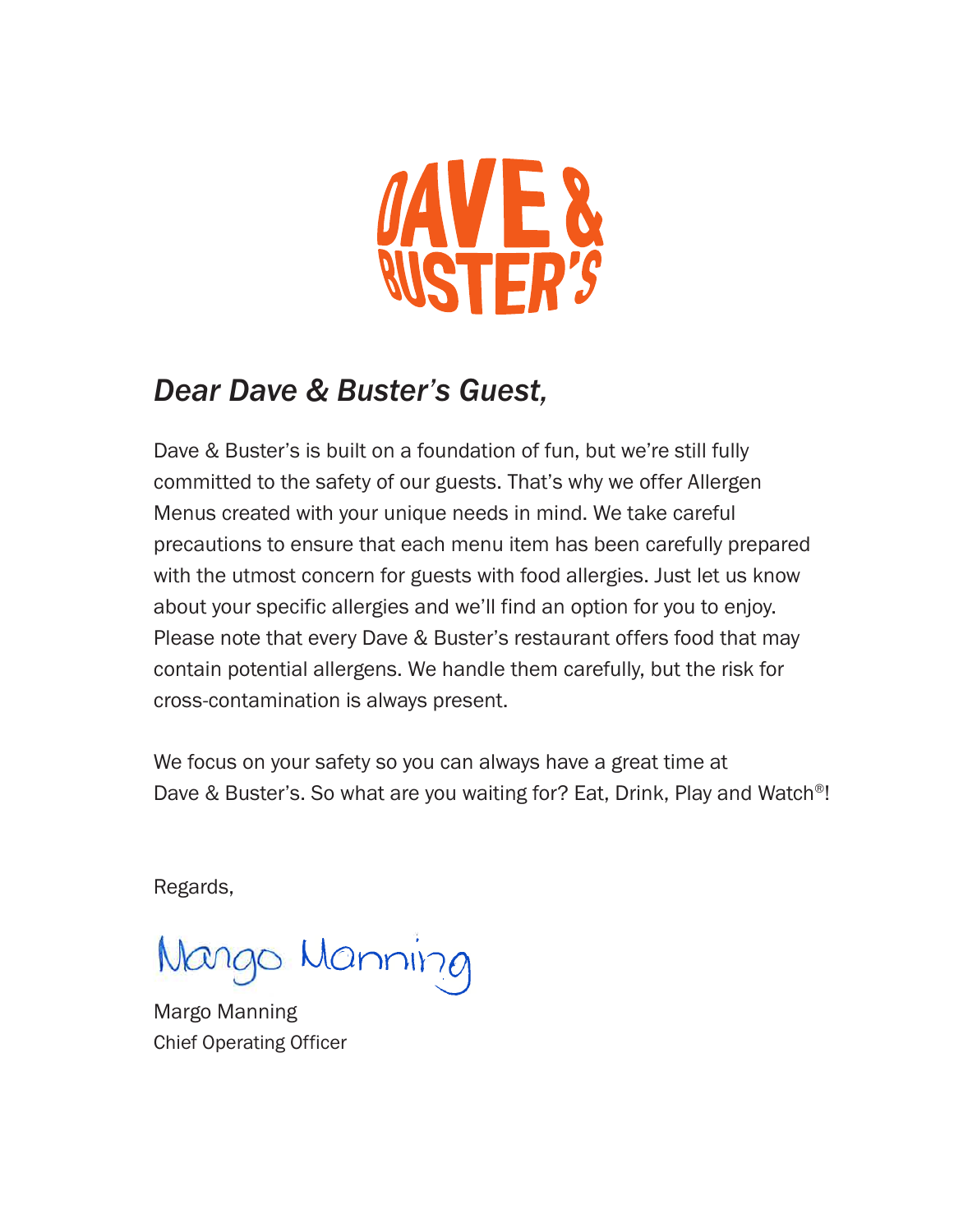## PLEASE ALERT YOUR SERVER IF YOU HAVE ALLERGIES

We have prepared the following list of menu items based on current information from our food suppliers and their stated absence of allergens within these items. Please be aware that during normal kitchen operations involving shared cooking equipment and preparation areas, which may or may not include common fryer oil, the possibility exists for cross-contact; therefore, food items (including garnishes) may come in contact with food allergen proteins. Additionally, fried food items and grilled food items could absorb food allergens during the cooking process. Therefore, we recommend that individuals with these allergies and intolerances avoid ALL fried foods, grilled foods and garnishes. Due to these circumstances, we are unable to guarantee that any menu entrée below can be COMPLETELY free of food allergens.

## Prior to placing your order, please always alert the manager to your food allergy and/or special dietary needs.

#### As an added precaution, please ask to be seated away from the kitchen to avoid potentially irritating aromas from the kitchen.

At Dave & Buster's, the health and safety of our guests is always a top priority. As part of our ongoing commitment to our guests with allergen concerns, we strive to provide the most current information available from our suppliers on the eight most common allergens.

For more information about food allergies, visit FARE (Food Allergy Research & Education): www.foodallergy.org For more information regarding our Allergen Menus, contact our Quality Assurance at QUALITYASSURANCE\_WHQ@DAVEANDBUSTERS.COM